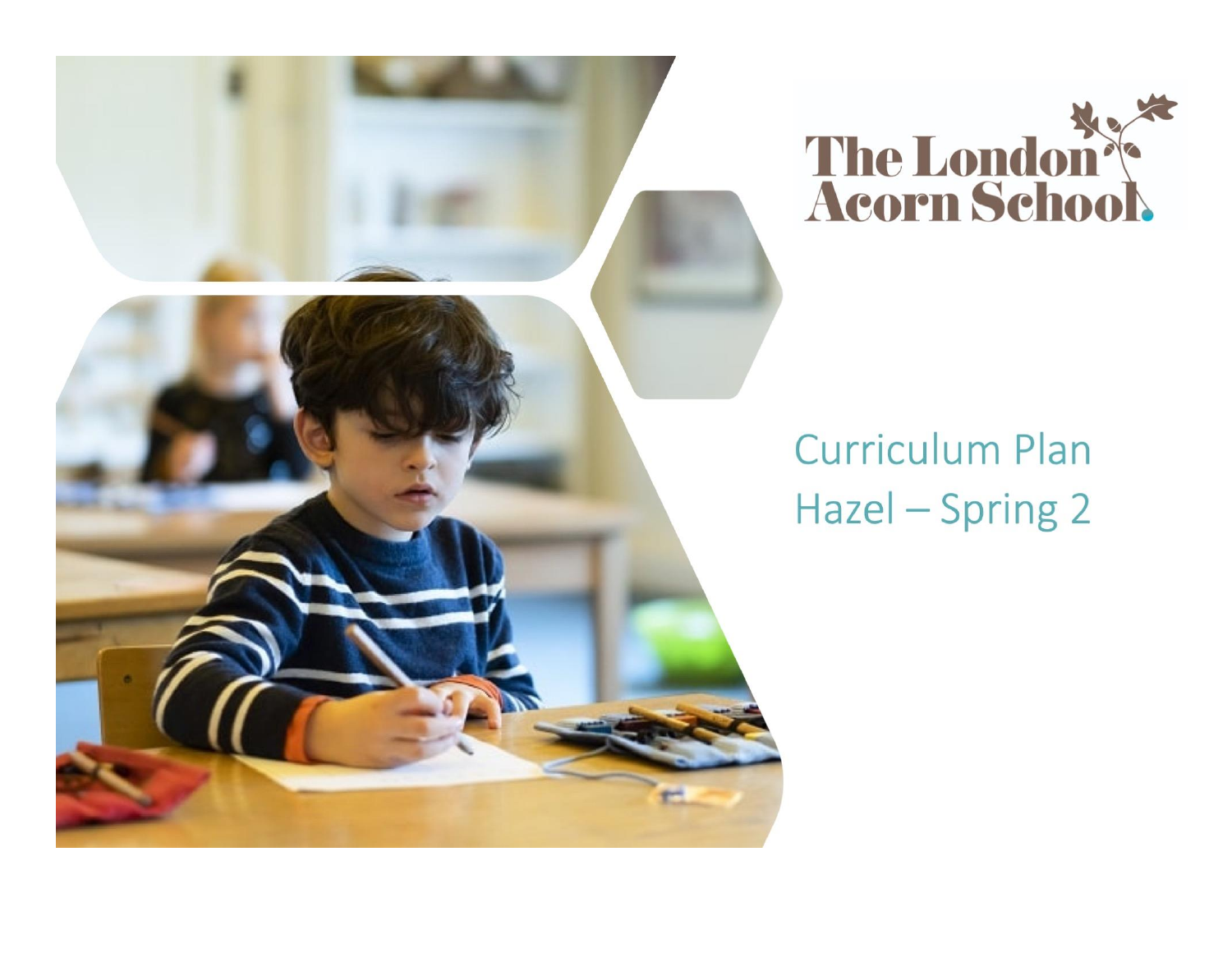# Programmes of Study

Class 3 (Year 4) Term: Spring Second half term

#### Unit Title: SMASHING SAXONS

#### Literacy Genres

Kenning Poems- Saxons: (1-2 Weeks)

Film & Play Scripts: The Saga of Biorn, *Literacy Shed* (3-4 Weeks)

#### Reading Enhancements

Beowulf, The Usborne

### Literacy **Grammar**

To understand the significance of word order, e.g.: some reorderings destroy meaning; some make sense but change meaning; sentences can be reordered to retain meaning (sometimes adding words); subsequent words are governed be preceding ones.

To recognise how commas, connectives and full stops are used to join and separate clauses. To identify in their writing where each is more effective.

#### Writing to entertain:

Stories – Myths & legends Descriptive Poetry and Narrative Poetry Characters/Settings

#### Writing to inform:

Recounts, letters, biographies, newspaper articles and explanations

#### Writing to persuade:

Advertising – leaflets & brochures Letters and posters

#### Progression in Reading Comprehension

Vocabulary /Inference/ predict/ explain/ retrieve/ summarise

## Multiplication and division

**Maths** 

- learn the 7x table
- Multiplication methods involving money
- use the vertical algorithm to multiply 3-digit numbers by 1-digit money
- Understand how to divide 2-digit and 3-digit numbers by 1-digit numbers using place value and mental strategies
- divide numbers by 1-digit numbers to give answers between 10 and 25, with remainders
- identify factor pairs and use these to solve multiplications and divisions with larger numbers
- use Frog to find complements to multiples of 1000
- Multiply by 100 to get 3-digit multiples of ten
- Use the vertical algorithm to multiply 3-digit numbers by 1-digit numbers
- explore patterns
- use mental strategies and tables facts to divide 2-digit and 3-digit numbers by 1-digit numbers to give answers between 10 and 35, without remainders
- solve word problems

#### Measurement

- Money

solve simple money problems with decimals to two decimal places Add amounts of money using written methods and mentally using place value - draw lines of a given length

convert from one unit of measurement to another

- Time

tell the time on a 24-hour clock using am and pm correctly Convert pm times to 24 hour clock and vice versa

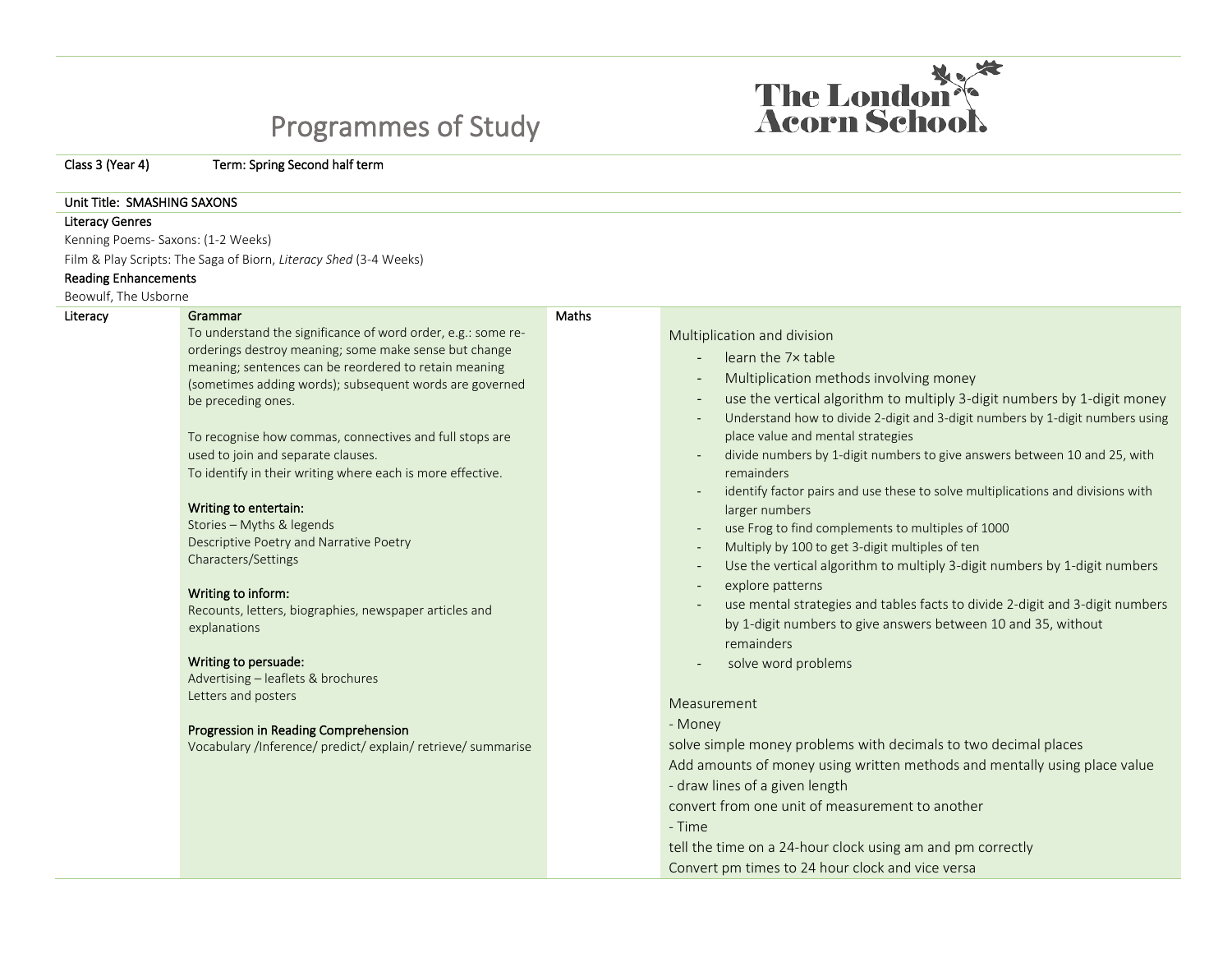|     |                                                                                                                                                                                                                                       |            | Use 24 hour clock to calculate intervals of time                                                                                                                                                                                                                                                                                                                                                                                                                                                                                                                                                                          |
|-----|---------------------------------------------------------------------------------------------------------------------------------------------------------------------------------------------------------------------------------------|------------|---------------------------------------------------------------------------------------------------------------------------------------------------------------------------------------------------------------------------------------------------------------------------------------------------------------------------------------------------------------------------------------------------------------------------------------------------------------------------------------------------------------------------------------------------------------------------------------------------------------------------|
|     |                                                                                                                                                                                                                                       |            | Fractions, ratio and proportion                                                                                                                                                                                                                                                                                                                                                                                                                                                                                                                                                                                           |
|     |                                                                                                                                                                                                                                       |            | find non-unit fractions of 2<br>$\overline{\phantom{a}}$                                                                                                                                                                                                                                                                                                                                                                                                                                                                                                                                                                  |
|     |                                                                                                                                                                                                                                       |            | find equivalent fractions and use them to simplify<br>$\overline{\phantom{a}}$                                                                                                                                                                                                                                                                                                                                                                                                                                                                                                                                            |
|     |                                                                                                                                                                                                                                       |            | Halves, thirds and quarters<br>$\overline{\phantom{a}}$                                                                                                                                                                                                                                                                                                                                                                                                                                                                                                                                                                   |
|     |                                                                                                                                                                                                                                       |            | Geometry                                                                                                                                                                                                                                                                                                                                                                                                                                                                                                                                                                                                                  |
|     |                                                                                                                                                                                                                                       |            | Property of shapes                                                                                                                                                                                                                                                                                                                                                                                                                                                                                                                                                                                                        |
|     |                                                                                                                                                                                                                                       |            | sort 2D shapes according to their properties                                                                                                                                                                                                                                                                                                                                                                                                                                                                                                                                                                              |
|     |                                                                                                                                                                                                                                       |            | draw shapes with given properties and explain reasoning                                                                                                                                                                                                                                                                                                                                                                                                                                                                                                                                                                   |
|     |                                                                                                                                                                                                                                       |            | Angles<br>$\overline{\phantom{a}}$<br>recognise and compare acute, right and obtuse angles                                                                                                                                                                                                                                                                                                                                                                                                                                                                                                                                |
|     |                                                                                                                                                                                                                                       |            | Identify Parallel and perpendicular lines<br>$\overline{\phantom{a}}$                                                                                                                                                                                                                                                                                                                                                                                                                                                                                                                                                     |
|     |                                                                                                                                                                                                                                       |            | Symmetry<br>$\overline{\phantom{a}}$                                                                                                                                                                                                                                                                                                                                                                                                                                                                                                                                                                                      |
|     |                                                                                                                                                                                                                                       |            | recognise and draw line symmetry in shapes                                                                                                                                                                                                                                                                                                                                                                                                                                                                                                                                                                                |
|     |                                                                                                                                                                                                                                       |            | draw the other half of symmetrical shapes                                                                                                                                                                                                                                                                                                                                                                                                                                                                                                                                                                                 |
|     |                                                                                                                                                                                                                                       |            | Perimeter                                                                                                                                                                                                                                                                                                                                                                                                                                                                                                                                                                                                                 |
|     |                                                                                                                                                                                                                                       |            | finding missing lengths in rectlinear shapes                                                                                                                                                                                                                                                                                                                                                                                                                                                                                                                                                                              |
|     |                                                                                                                                                                                                                                       |            |                                                                                                                                                                                                                                                                                                                                                                                                                                                                                                                                                                                                                           |
| Art | <b>WEAVING-LOOMS</b>                                                                                                                                                                                                                  | Humanities | ANGLO-SAXONS                                                                                                                                                                                                                                                                                                                                                                                                                                                                                                                                                                                                              |
|     |                                                                                                                                                                                                                                       | (History)  |                                                                                                                                                                                                                                                                                                                                                                                                                                                                                                                                                                                                                           |
|     | • Explore the origin and meaning of weaving in Anglo Saxon<br>times<br>• Know the purpose of a weaving loom<br>• Use pencil crayons to create a pattern design<br>• Select a simple design pattern and use a weaving loom to<br>weave |            | • Identify who the Anglo-Saxons were and where they came from - the Anglo-Saxons<br>place in history, places on a map, the places that have changed over time and reasons<br>why people move to new places<br>• Identify the location of Anglo-Saxon settlements and the area boundaries have<br>changed over time<br>• Understand where and how the Anglo-Saxons lived<br>. Know the Anglo-Saxon religion and beliefs and that the beliefs have changed over time.<br>Identify features of that particular religion<br>• Use a range of sources to solve the mystery of Sutton Hoo and the significance of<br>Sutton Hoo |
|     |                                                                                                                                                                                                                                       |            | • Find out about Anglo-Saxon defence                                                                                                                                                                                                                                                                                                                                                                                                                                                                                                                                                                                      |
|     |                                                                                                                                                                                                                                       |            | • Understand what a Hillfort is and what it was used for                                                                                                                                                                                                                                                                                                                                                                                                                                                                                                                                                                  |
|     |                                                                                                                                                                                                                                       |            | • Identify and understand the use of Anglo-Saxon Amour                                                                                                                                                                                                                                                                                                                                                                                                                                                                                                                                                                    |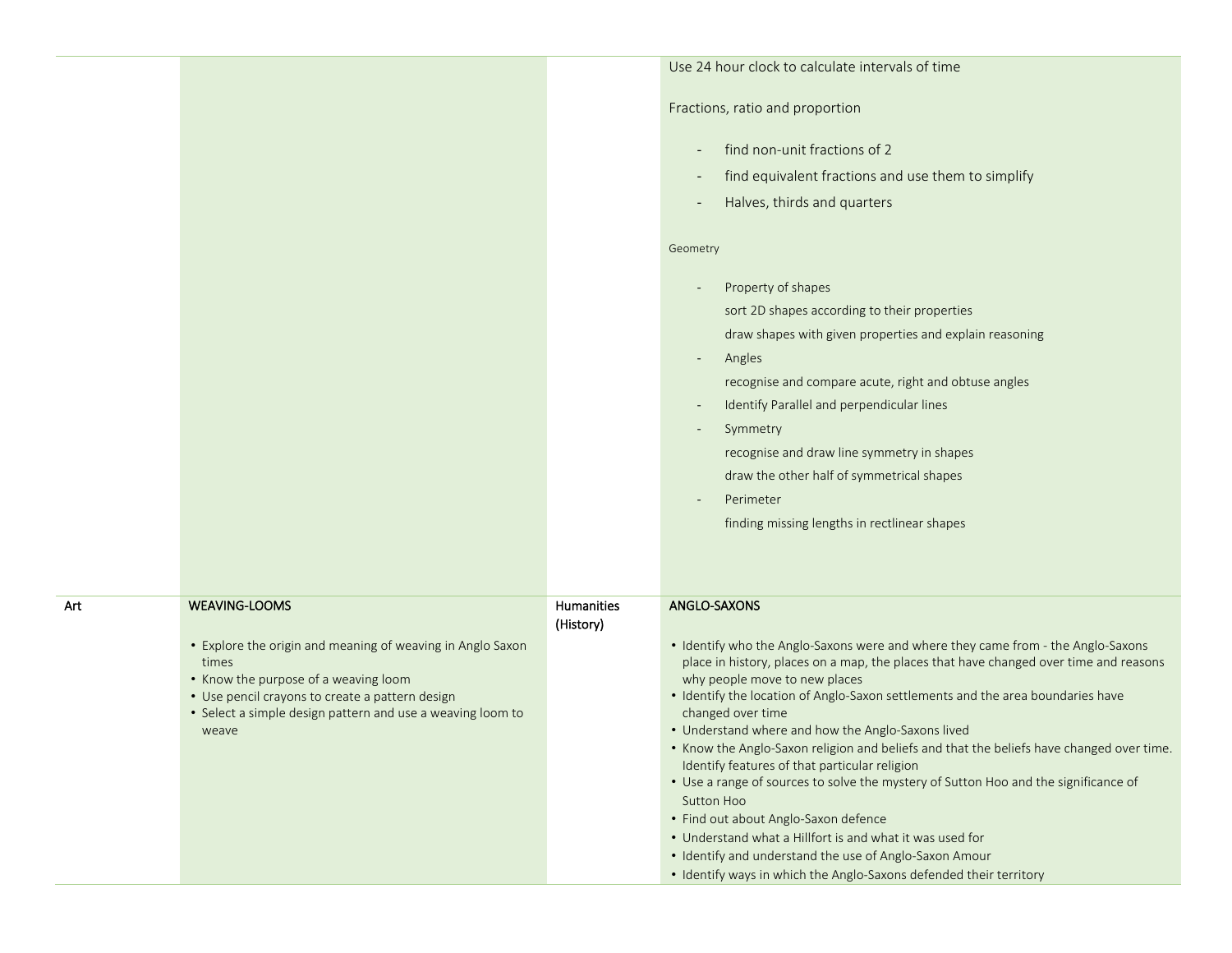|                             |                                                                                                                                                                                                                                                                                                                                                                                                                                                                                                                                                                                                                           |                      | • Know that we sometimes we cannot be completely sure about what happened in the<br>past<br>• Use primary sources to support my ideas<br>• Form conclusions about an event from the past using evidence and own inference                                                                                                                                                                                                                                                                                                                                                                                                                                                                                                                                                                                                                                                |
|-----------------------------|---------------------------------------------------------------------------------------------------------------------------------------------------------------------------------------------------------------------------------------------------------------------------------------------------------------------------------------------------------------------------------------------------------------------------------------------------------------------------------------------------------------------------------------------------------------------------------------------------------------------------|----------------------|--------------------------------------------------------------------------------------------------------------------------------------------------------------------------------------------------------------------------------------------------------------------------------------------------------------------------------------------------------------------------------------------------------------------------------------------------------------------------------------------------------------------------------------------------------------------------------------------------------------------------------------------------------------------------------------------------------------------------------------------------------------------------------------------------------------------------------------------------------------------------|
| Relationships and<br>Health | FRIENDSHIPS/INCLUSIONgRespectful RelationshipsgMental WellbeingChildren<br>will learn: • about discrimination and how to challenge its G . that friendships<br>change over time, including making new friends and having different types<br>of friends•respecting the similarities and differences between people•that<br>people feel included within healthy friendships; recognise when others<br>may feel lonely or excludedsg                                                                                                                                                                                         | <b>Forest School</b> | -Gather nettles, learn uses for humans and non-humans.<br>-Observe flowering of small and large plants in spring. Relate to pollination. 'ice<br>windows' plant sculptures at imbolc. Eggs made in ground art. Food web game including<br>spider/crustacean/insect categories.                                                                                                                                                                                                                                                                                                                                                                                                                                                                                                                                                                                           |
| Woodwork/<br>Design & Tech. | Wood work projects connected to Main lesson themes in<br>addition to projects derived from pupil interests                                                                                                                                                                                                                                                                                                                                                                                                                                                                                                                | Science              | <b>PHYSICS - SOUND</b><br>-Identify how sounds are made associating some of them with something vibrating (using<br>the type of instruments from the Saxon period (string, wind and percussion).<br>-Know that vibrations from sounds travel through a medium to the ear.<br>-Know the pitch is affected by the feature of the source.<br>-Know that volume and its strength is affected by vibrations of the source                                                                                                                                                                                                                                                                                                                                                                                                                                                     |
| <b>Religious Studies</b>    | <b>CHRISTIANITY (COMMUNITY)</b><br>-Find out about the range of church buildings in Merton, and<br>the development of the denominations they represent.<br>-Find out and debate the purposes and functions of key<br>artefacts, places, symbols and symbolic language associated<br>with Christianity<br>-Know the nature of the Bible: that it includes the Old<br>Testament, the New Testament, and the Apocrypha (in some<br>traditions); that it comprises different types of writing such as<br>history, law and the Gospels; that it is translated into many<br>languages, including different English translations | PE                   | <b>ATHLETICS</b><br>-Can apply variety of speeds for different running lengths and review own performance.<br>-Can perform different types of jumps with standing and running take off to land with<br>balance and control.<br>-Can send different objects correctly to gain distance, accuracy and improve<br>performance, taking measurements and recording.<br><b>SPORTSMANSHIP &amp; INVASION</b><br>-Send a ball for a team member to receive and travel into another space to make forward<br>progress.<br>-Participate and co-operate in small, sided games against an opponent with rule<br>understanding, whilst applying skills.<br>-Receive a ball and incorporate sending to a team member or shoot at a target.<br>-Apply attacking and defending principles simple strategies and tactics.<br>-Work in a small team to apply FSS's and SSS's in game play. |